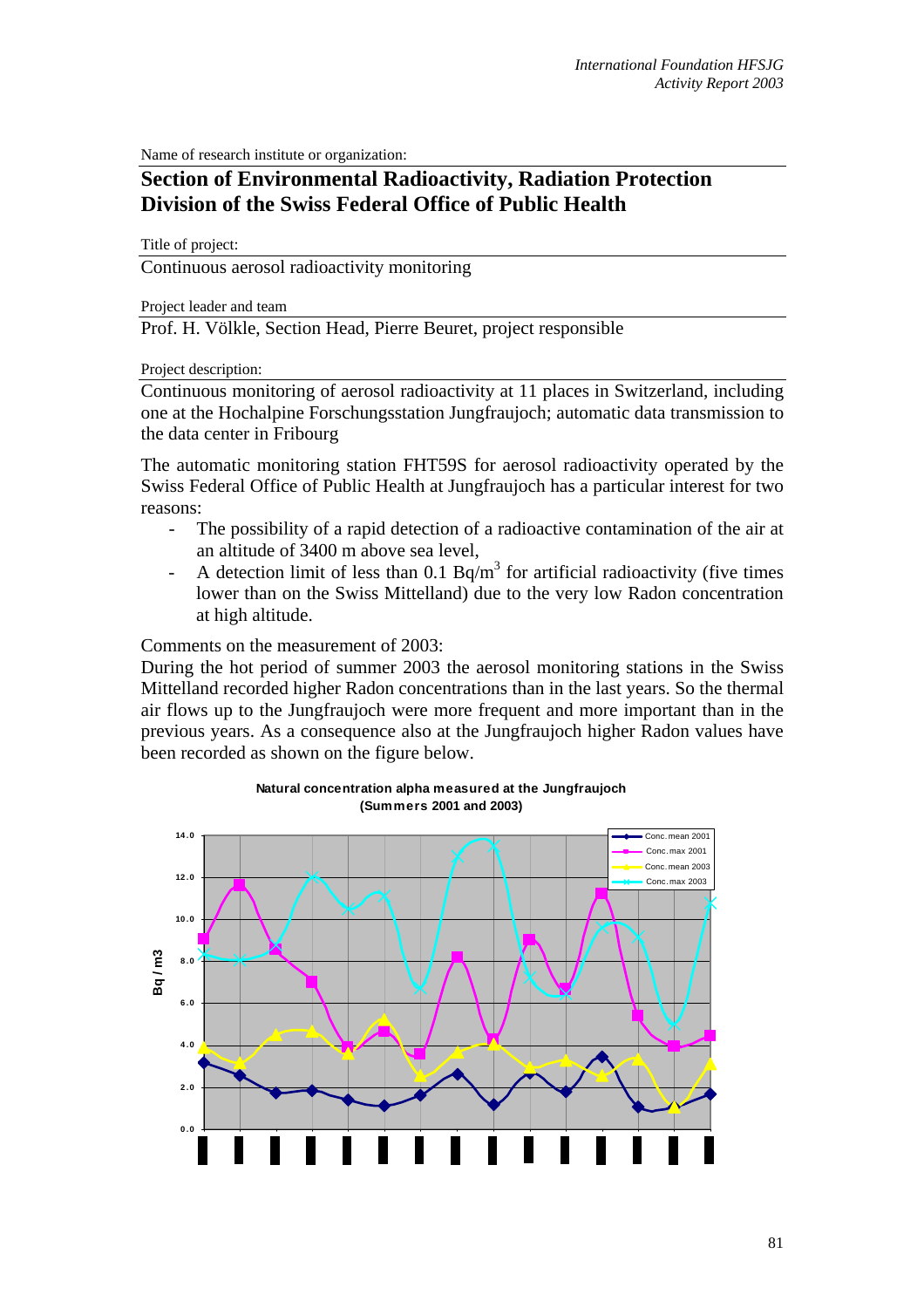For reminder: The automatic  $\alpha/\beta$ -compensation method used by the aerosol monitoring stations is based on the simultaneous measurement of gross Alpha  $(A<sub>G</sub>)$ and gross Beta  $(B<sub>G</sub>)$  radioactivity of the aerosols collected on the filter. The net (artificial) Beta radioactivity ( $B_N$ ) is calculated by the following formula:  $B_N = B_G - f$ <sup>.</sup>  $A_G$ . The constant factor f can be adapted either by the programme or by the operator. By this compensation technique, we can make sure that in the absence of artificial radioactivity in the air the calculated value of the net Beta radioactivity is below 0.1  $Bq/m<sup>3</sup>$ . As shown in the histogram below during summer 2003 some 90 percent of the values were below  $0.07 \text{ Bq/m}^3$ .



**Histogram of artificial beta mean concentrations of the FHT59S monitor in Jungfraujoch (15 may - 15 oct 2003)**

Histogram of the artificial Beta radioactivity registered by the FHT59S monitor at the Jungfraujoch

Comments on the technical part:

The problem with the Mylar membrane situated between the air flow and the radiation detector mentioned in the last report has been solved by doubling the Mylar sheet. As a consequence the Alpha efficiency decreased from 26 to 16 percent and the one for Beta's from 23 to 21 percent, but they remain within the interval for these parameters fixed by the manufacturer of the instrument. Since July 20th 2003 when the Mylar membrane has been changed the instrument worked properly.

## Key words:

Environmental Radioactivity Monitoring

Internet data bases:

http://www.bag.admin.ch/strahlen/ionisant/radio\_env/pdf-2002/Chap.04.1\_01.pdf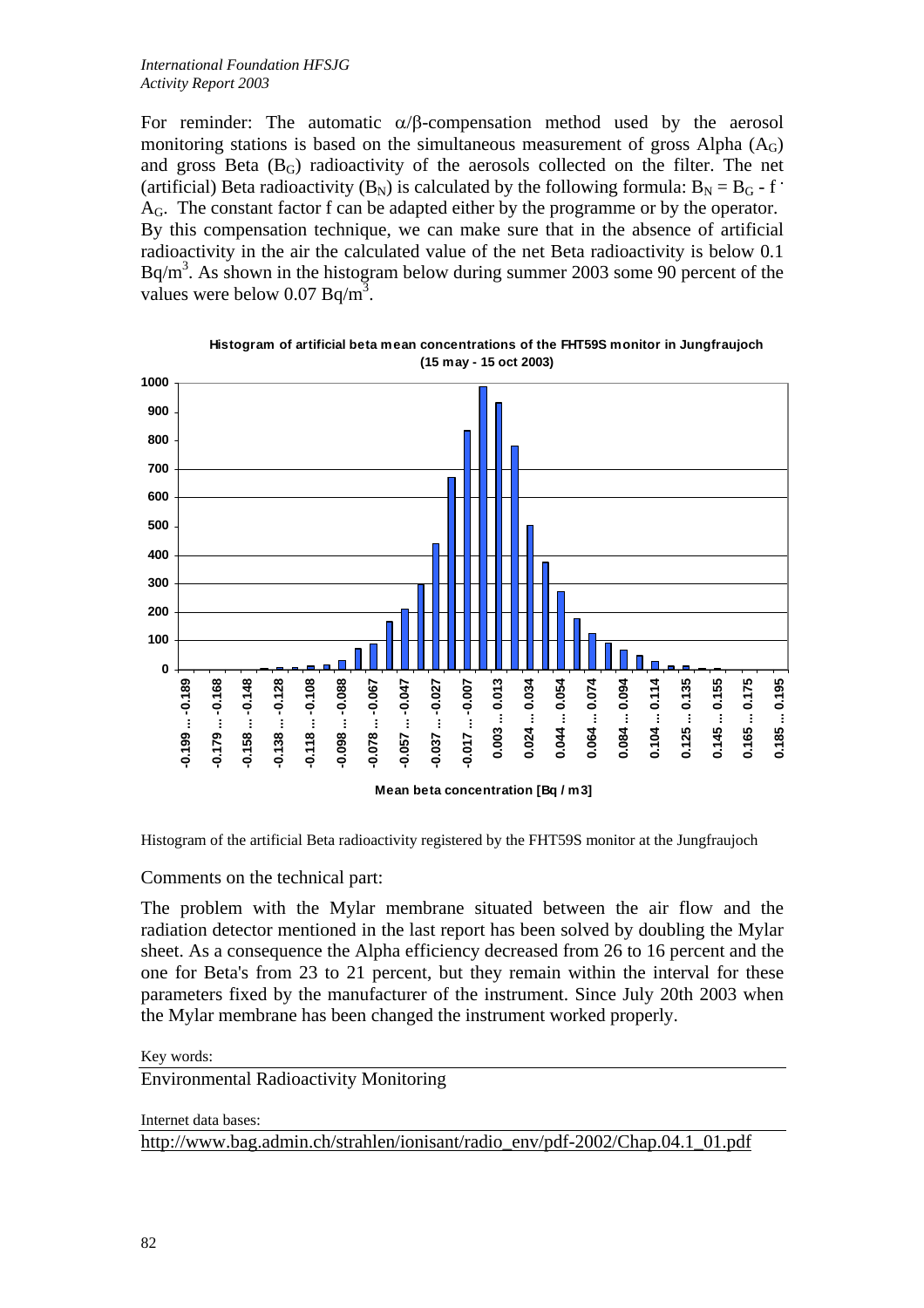Scientific publications and public outreach 2003: see: http://www.bag.admin.ch/strahlen/ionisant/radio\_env/pdf-2002/Chap.04.1\_01.pdf

Address:

Sektion Überwachung der Radioaktivität, Bundesamt für Gesundheit, Abt. Strahlenschutz, c/o Physikdepartement der Universität, Ch. du Musée 3 CH-1700 Fribourg

**Contacts** 

Prof. H. Völkle Tel.: +41 26 300 9161 Fax: +41 26 300 9743 e-mail: hansruedi.voelkle@bag.admin.ch URL: http://www.bag.admin.ch/strahlen/ionisant/radio\_env/surveillance/d/surveiller.php